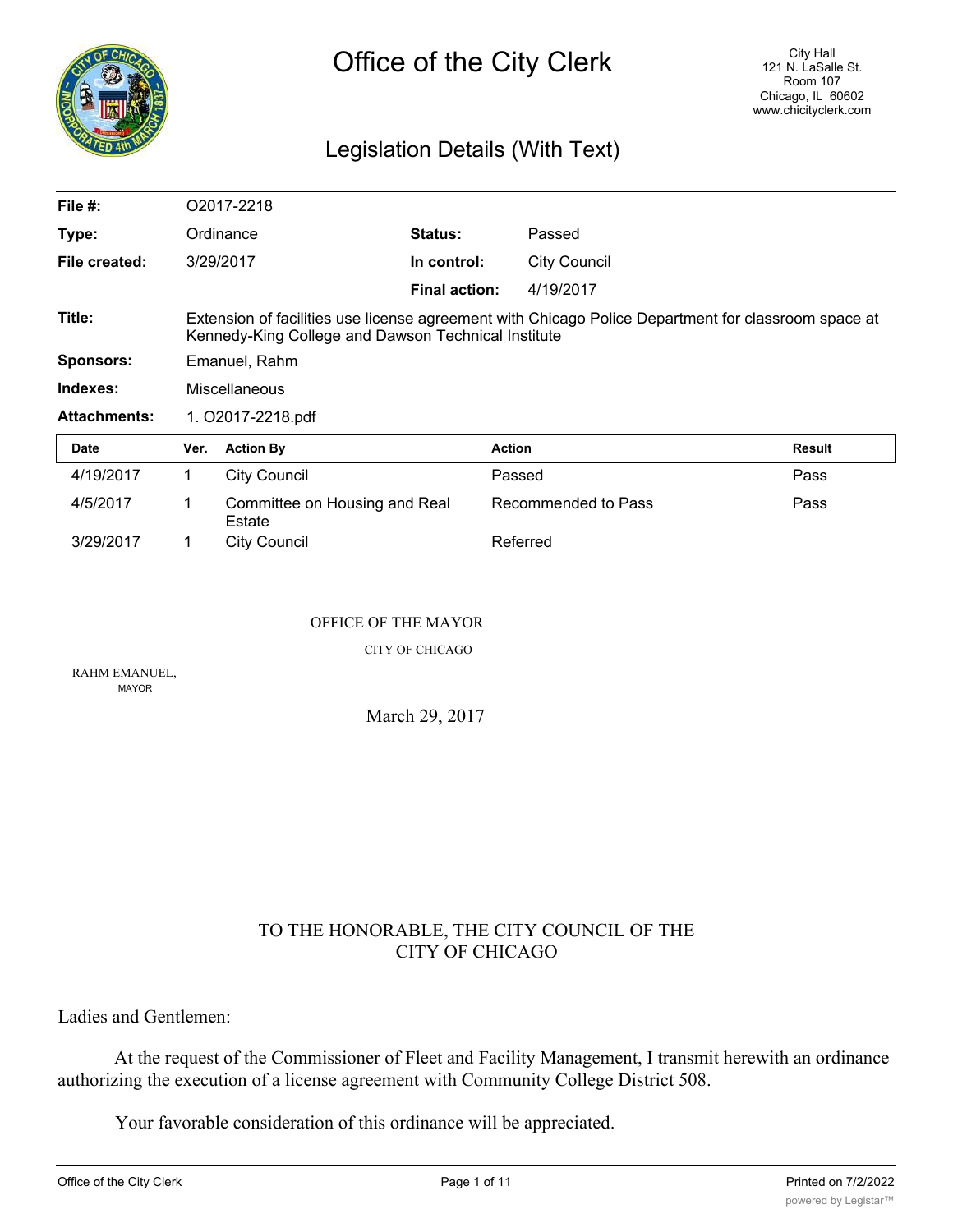Mayor

Very truly yours,

## **ORDINANCE**

WHEREAS, the City of Chicago (the "City" or "Licensee") is a home rule unit of government by virtue of the provisions of the Constitution of the State of Illinois of 1970, and as such, may exercise any power and perform any function pertaining to its government and affairs; and

WHEREAS, Board of Trustees of Community College District No. 508 ("College") is the owner of the Kennedy-King College Dawson Technical Institute campus (the "Premises") located at 3901 South State Street, Chicago, Illinois; and

WHEREAS, the City has a need for classroom space to conduct training for officers of the Chicago Police Department because the Police Academy is at capacity; and

WHEREAS, pursuant to Section 2-51-050(1) of the Municipal Code of Chicago, the Commissioner of the Department of Fleet and Facility Management has the authority to enter into right of entry agreements on behalf of the City and other City departments for up to 180 days each; and

WHEREAS, the City and College entered into an agreement on January 3, 2017, to permit the City's use of classroom space at the Premises commencing on January 3, 2017 (the "Facilities Use License Agreement"; attached hereto as Exhibit A); and

WHEREAS, the City must terminate the Facilities Use License Agreement effective on July 1, 2017 if the City Council does not approve an extension to the Facilities Use License Agreement, due to the 180-day limitation on the authority granted to the Commissioner of the Department of Fleet and Facility Management for such agreements; and

WHEREAS, the City wishes to continue its use of the Premises through December 22, 2017, and College has agreed to permit the City's continued use through that date; and

*WHEREAS, pursuant to Section 2-51-050(1) of the Municipal Code of Chicago, City Council approval is required for continuation of the term beyond the initial 180-day period; now, therefore,*

## **BE IT ORDAINED BY THE CITY COUNCIL OF THE CITY OF CHICAGO:**

SECTION 1. The foregoing recitals are hereby adopted as the findings of the City Council.

SECTION 2. Notwithstanding any provision to the contrary in Section 2-51-050(1) of the Municipal Code of Chicago regarding the 180-day limit on extensions for right of entry agreements, the City Council authorizes the continuation of the term of the Facilities Use License Agreement through December 22, 2017.

SECTION 3. This ordinance shall take effect immediately upon its passage and approval.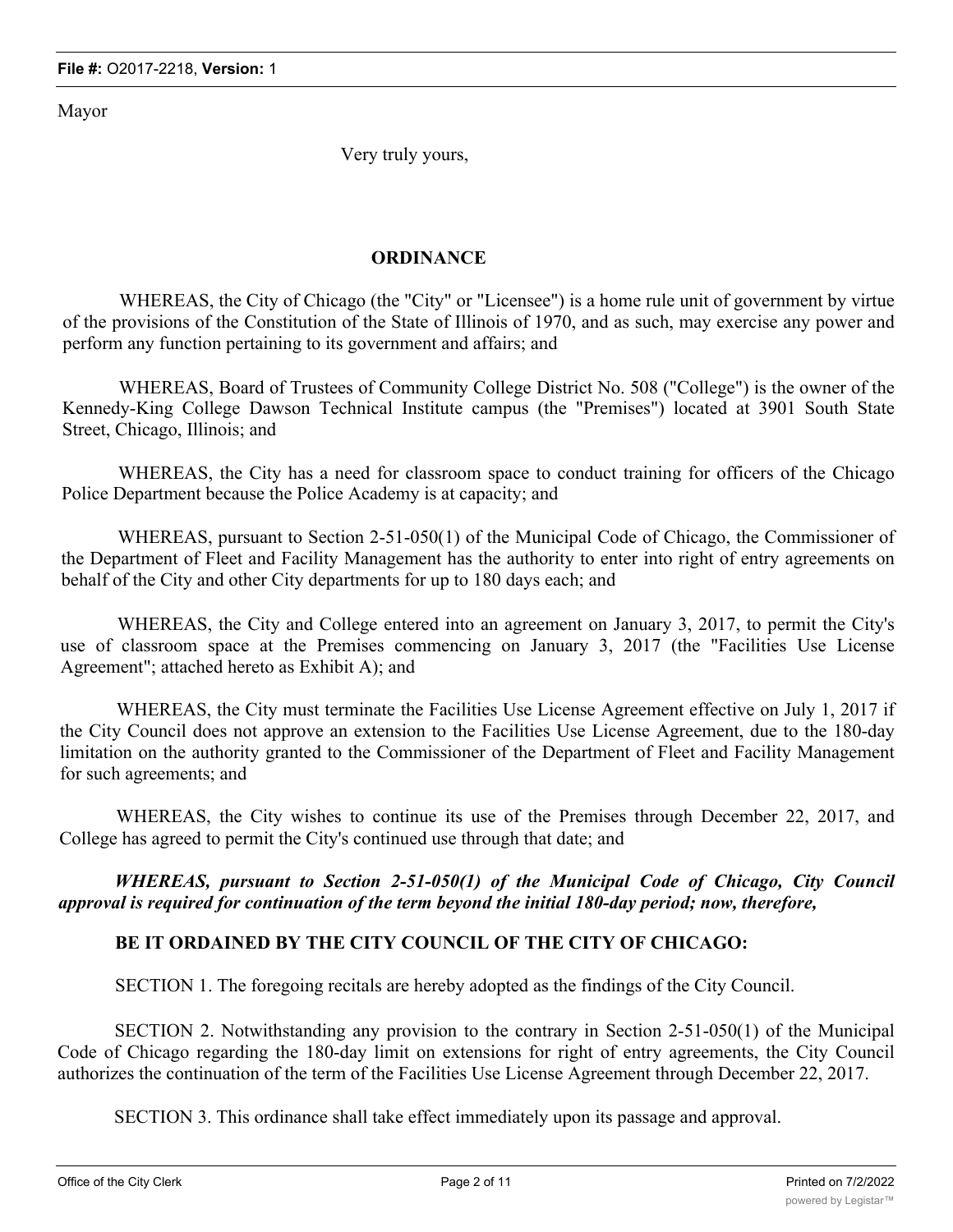## EXHIBIT A Use Agreement

## [Attached]

## BOARD OF TRUSTEES OF COMMUNITY COLLEGE DISTRICT NO. 508 County of Cook and State of Illinois

## FACILITIES USE LICENSE AGREEMENT

## CITY OF CHICAGO DEPARTMENT OF POLICE

This^Facilities Use License Agreement ("License") is made and entered into this of ' j/i ii.f.UZrA 2017 (the "Effective Date") by and between the Board of Trustees of Community-Col I ege District No. 508, County of Cook and State of Illinois on behalf of Kennedy-King College Dawson Technical Institute (hereinafter "Licensor"), a body politic and corporate, and City of Chicago, an Illinois municipal corporation and home rule unit of government whose principal offices arc located at 121 North LaSalle Street, Chicago, IL 60602 ("Licensee ').

#### RECITALS

- A. WHEREAS, Licensor has the authority to license the premises described below; and
- B. WHEREAS, Licensee desires to be granted a license to use the described premises as provided herein.

## TERMS

In contemplation of the relationship to be established, and for good and valuable consideration, the parties agree as follows:

I. Premises.

- 1 Licensor licenses to Licensee, certain space located at Dawson Technical Institute, 3901 S. State St., Chicago, IL 60609 ("College") and further described in Exhibit A ("Premises"), and the purpose of using the space described in Section 3. All recitals and exhibits referenced herein are incorporated into this License.
- 2 Licensee understands that Premises are part of an educational institution whose primary function is the education of the students. Therefore, all terms and conditions of the License are made with the understanding that the Licensor is not required to, and will not, alter its instructional program or the College in any manner, to accommodate Licensee's presence at the College.
- 3 Nothing in this License shall be construed as a creating a right to a specific office, space or location in the Premises. Licensor reserves die right to designate an alternate office, space or location for use of Licensee under this License upon reasonable notice to Licensee. Licensor's students,

S:\LEGALA3 <file://S:/LEGALA3>. Agreements\_Contracts\Da\vson\City of Chicago Department of Police.docx:

faculty, staff and visitors will have priority to space according to need, increased student enrollment, and the necessary uses of Licensor.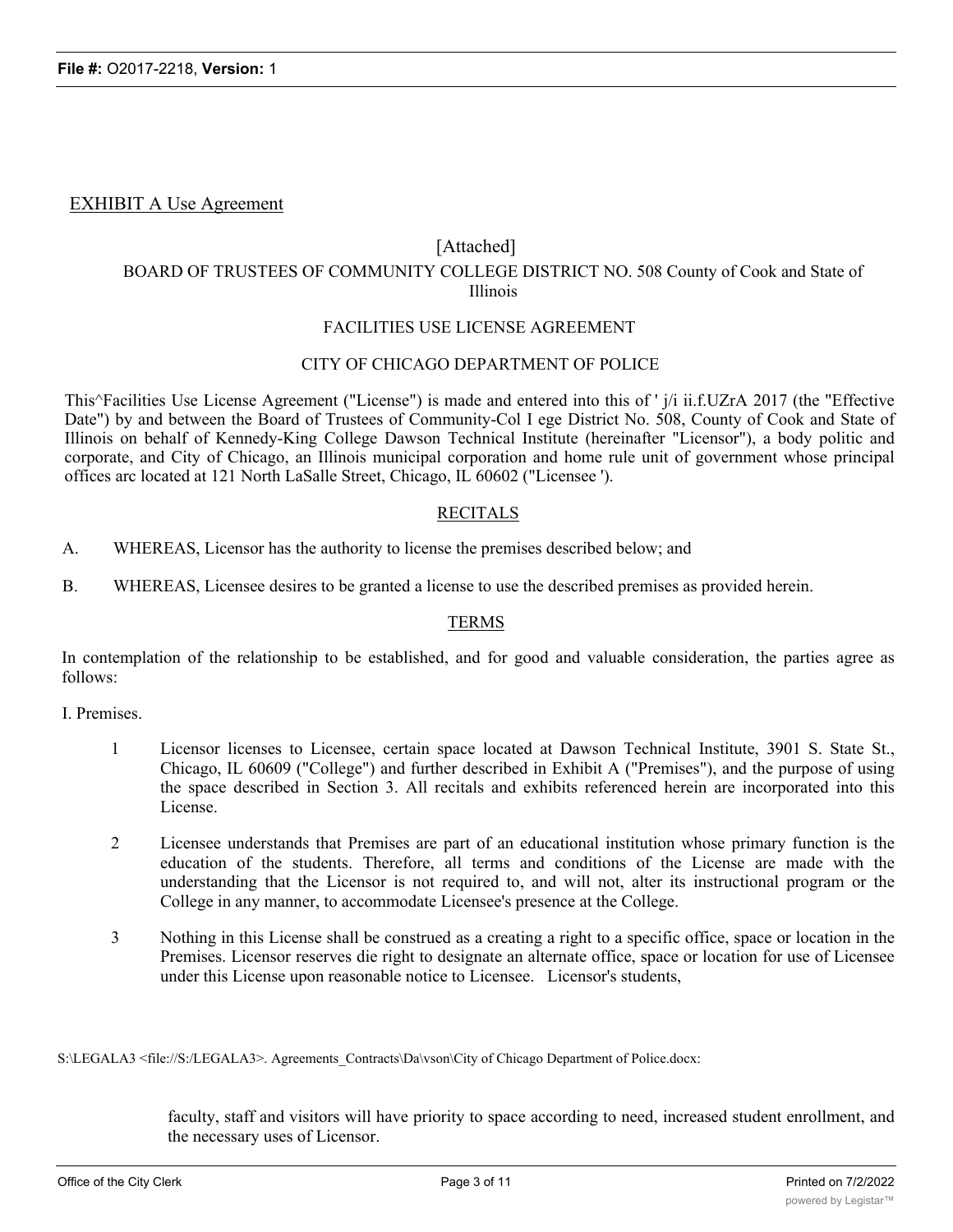- 2. Term. This License shall begin on the Effective Date and end on December 22, 2017.
- 3. Use of the Premises. Licensee will use and occupy the Premises for the sole purpose of police training. Use of the Premises for any other purpose is expressly prohibited without the Licensor's prior written consent. Violation of this provision shall be cause for termination of this License.
- 4. Consideration. In consideration for use of the space Licensee shall provide training to police department recruits.
- 5. Condition of Premises and Repairs; Surrender.
	- 1 Licensee has examined and knows the condition of the Premises and has received the same in good order and repair except as herein omerwise specified, and no representations as to the condition or repair of die Premises have been made by Licensor or its agents prior to or at the execution of the License, that are not herein expressed or endorsed hereon. Licensee shall keep the Premises in a clean, sightly, orderly and healthy condition and in good repair, and shall perform all acts required to maintain the Premises in accordance with applicable statutes, ordinances and other governmental requirements.
	- 2 Upon the expiration of the term of this License, or any renewal or extension thereof, Licensee will yield up peaceably the Premises to Licensor in as good order and condition as when the same were entered upon by Licensee, loss by Ere or inevitable accident, damage by die elements, and reasonable use and wear excepted.
- 6. Alterations, Additions and Improvements. Licensee shall not make, or suffer or permit to be made, any alterations, additions or improvements in or about the Premises without first obtaining the written consent of Licensor therefor; provided, however, that such consent, if given, will be subject to the express condition that any and all alterations, additions and improvements shall be done at Licensee's own expense, and that no liens of mechanics, material men, laborers, architects, artisans, contractors, subcontractors, or any other lien of any kind shall be created against or imposed upon the Premises, or any part diereof.
- 7. Service to the Premises. For each service that is to be provided "Licensor" or "Licensee" shall be responsible for the payment of each service as indicated below:

|          | S:\LEGAL\3 <file: 3="" legal="" s:="">. AgTeenients Contracts\Dawson\City of Chicago Department of Police.docx</file:> |
|----------|------------------------------------------------------------------------------------------------------------------------|
| Licensor |                                                                                                                        |
| W.       |                                                                                                                        |
| $1*5$    |                                                                                                                        |

## **n n**

- Water D Sewer
- · Refuse Removal
- · Gas
- **Electricity**
- Heating and Cooling Systems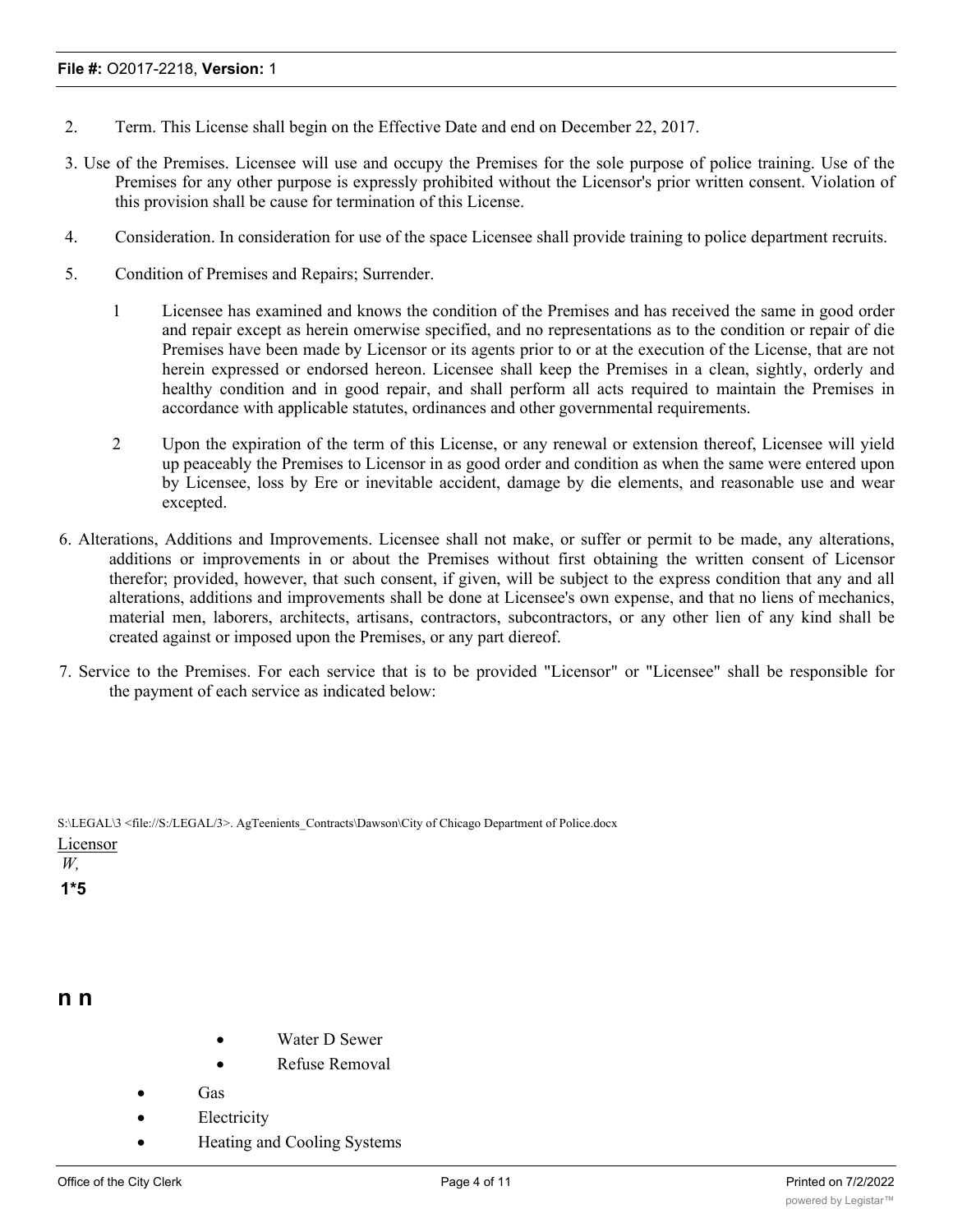- Janitorial Service and Supplies Inside the Premises J<sub>j</sub> Janitorial Sendee and Supplies Outside the Premises Jvi Staff Identification for Licensee employees
- Maintenance and Upkeep
- Lighting Fixtures
- |yi Telephone Installation Service, Billing and Long Distance Charges

Licensee shall furnish and pay for any other services or supplies it desires that are not itemized above, with Licensor's prior, written approval.

- 8. Licensor's Right of Entry. Licensor shall have the right, upon reasonable notice, to enter upon the Premises to inspect the same and to make any and all improvements, alterations and additions of any kind upon the Premises.
- 9. Insurance.

Licensee represents (hat is self-insured for comprehensive general liability, auto liability, and worker's compensation as it relates to the Licensee's use of the Premises. Licensee shall provide a letter of self insurance to Licensor before commencement of the term of this License.

10. Indemnification. Licensee, subject to appropriation and necessary legislative approval, shall mdemnify, keep and save harmless the Board of Trustees of Community College District No. 508, County of Cook and State of Illinois/City Colleges of Chicago and its directors, officers, employees, agents, contractors, students and volunteers (individually referred to herein as an ("mdemrufied Party") and collectively referred to herein as the ("hidernnified Parties")) against all injuries, deaths, loss, damages, claims, suits, liabilities, judgments and costs as consequence of the granting of this License or which may in anyway result therefrom, and Licensee shall at his own expense, appear, defend and pay all charges of attorneys and all costs and other expenses arising therefrom or incurred in connection therewith, and, if any judgment shall be rendered against an Indemnified Party in any such action, Licensee shall, at his own expense, satisfy and discharge the same. Licensee expressly understands and agrees diat any performance bond or insurance protection required by this License or otherwise

#### S:\LEGALA3 <file://S:/LEGALA3>. Agreements\_Con<racts\Dawson\City of Chicago Department of Police.docx

provided by Licensee, shall in no way limit the responsibility to indemnify, keep and save harmless and defend the Indemnified Parties as herein provided.

This Section does not imply a waiver of the Illinois Local Government and Governmental Employees Tort Immunity Act, 745 ILCS 10/1-101 et. seq. Notwithstanding anything herein to the contrary, the duty of the Licensee hereunder to pay any indemnified claim shall be reduced by the amount the Licensee recovers from any third party regarding such claim.

- 11. Assignment and Subletting. This License shall not be assigned, subleased, licensed, or mortgaged in whole or in part.
- 12. Holding Over. Licensee's holding or continued use or occupancy shall be construed as a License from month to month at the same monthly license fee and subject to the same conditions set forth in this License.
- 13. Condemnation. In the event the Premises, or any part diereof, are taken, damaged consequentially or otherwise, or condemned by public authority, this License shall terminate as to the part so taken, and Licensee shall have the option within 30 days after assessing the amount of damage and amount of usable space, to either continue with the License, with the license fee payments abated in accordance with the reduced square footage and inconvenience of the loss of other Premises and the presence of repair efforts, or choose to terminate the License without further obligation. Any damages and payments resulting from any public authority taking, damaging or condemnation of the Premises shall accrue to and belong to Licensor, and Licensee shall have no right to any part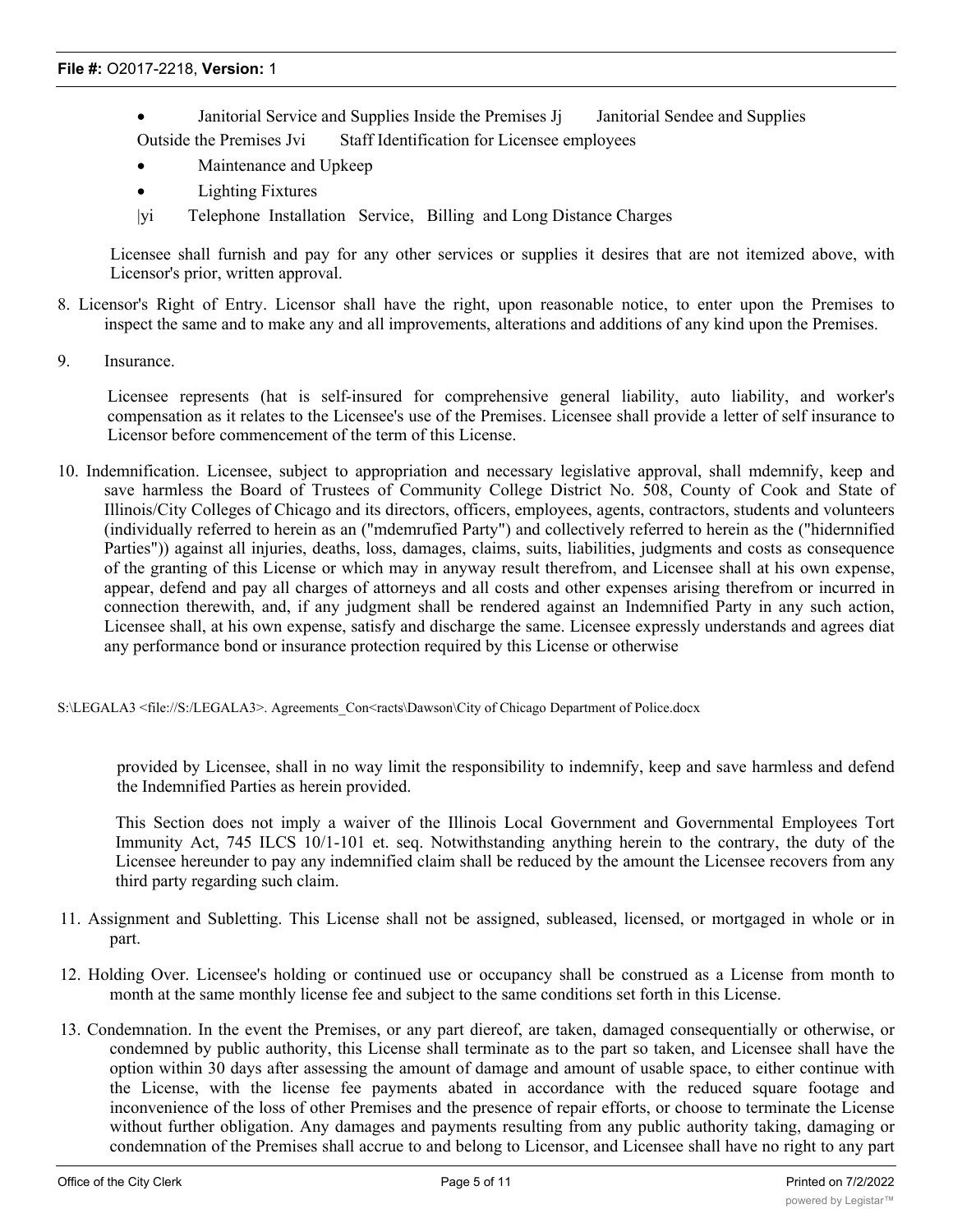thereof.

- 14. Destruction. If at any time during the term of this License, or any extension or renewal thereof, the Premises shall be totally or partially destroyed by fire, earthquake, or other calamity, then this License shall terminate as to the part so destroyed, and Licensee shall have the option within 30 days after assessing the amount of damage and amount of usable space, to eidier continue with the License, with the payments abated in accordance widi the reduced square footage and inconvenience of the loss of other Premises and the presence of repair efforts, or choose to terminate the License without further obligation. However, if Licensee chooses to remain in the Premises but Licensor elects not to rebuild or repair said Premises, Licensor shall so notify Licensee by written notice within the period of 30 days after the damaging event, and thereupon this License shall terminate without further obligation by Licensee.
- 15. Termination.
	- 1 Termination for Convenience Either party upon thirty- (30) days prior written notice to the nonterminating party may terminate this Agreement.
	- 2 Termination for Default Subject to Section 15.1 above, if Licensee fails to pay license fee as required by the terms of this License, Licensor,

S:\LEGAL\3 <file://S:/LEGAL/3>. Agieements\_Comracts\Dawson\City of Chicago Department of Police.docx

after providing thirty- (30) days written notice and an opportunity for Licensee to remedy the situation, shall have the right to terminate this License in accordance with the terms of this License and applicable law.

- 16. Waiver. The failure of either party to exercise any of its rights under this License for a breach thereof shall not be deemed to be a waiver of such rights, nor shall the same be deemed to be a waiver of any subsequent breach, eidier of die same provision or otherwise.
- 17. Binding on Heirs, Successors, and Assigns. This License shall be binding upon and inure to the benefit of the successors, personal representatives, and permitted assigns of Licensor and Licensee.
- 18. Entire License. This License (and its exhibits and attachments, if any) constitutes the entire understanding between the parties with respect to the subject matter hereof and supersedes any and all prior understandings and agreements, oral and written, relating hereto. Any amendment hereof must be in a writing signed by both parties.
- 19. Inspector General. It shall be the duty of each party to the agreement to cooperate with the Inspector General for City Colleges of Chicago in any investigation conducted pursuant to the Inspector General's authority under Article 2, Section 2.7.4(b) of the Board Bylaws. At all times, the Inspector General shall be granted access to any building or facility that is owned, operated, or leased by the City Colleges of Chicago.
- 20. Notice. Notices regarding this License shall be sent first class, postage pre-paid, registered or certified mail, return receipt requested, to the following persons or to any successor designated by either party in writing:

For Licensor:

City Colleges of Chicago Office of the General Counsel Attn: Eugene L. Munin 226 West Jackson Blvd.,14th Floor Chicago, IL 60606

For Licensee:

City of Chicago Department of Police 3510 S. Michigan Ave. Chicago,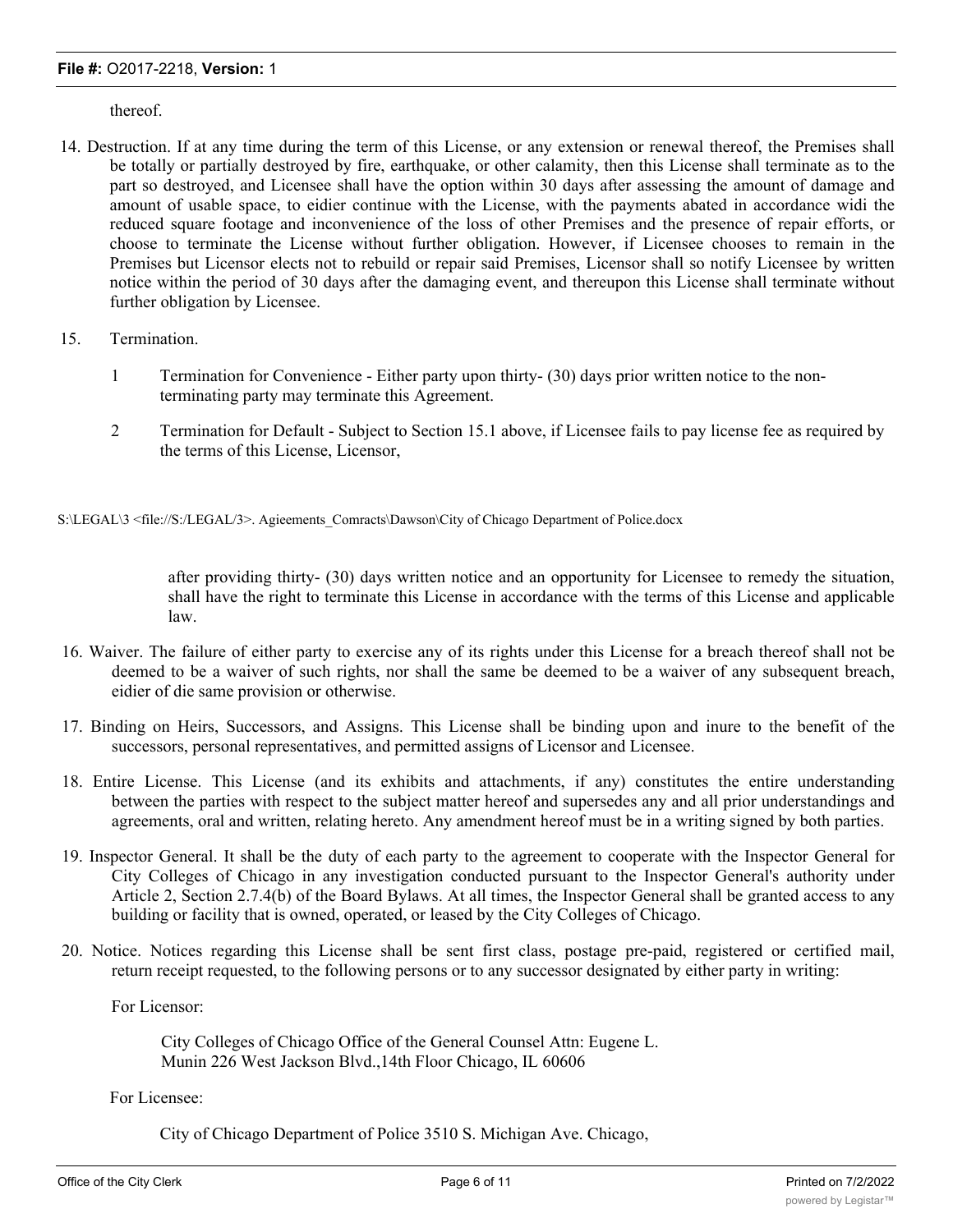#### **File #:** O2017-2218, **Version:** 1

## IL 60653 Attn: Bonnie Amado Telephone: 312-745-5788.

with a copy to:

S:\LEGAL\3 <file://S:/LEGAL/3>. Agrcemcnts\_Contracls\Dawson\City of Chicago Department of Police.docx

Department of Fleet & Facility Management City of Chicago 30 N. LaSalle Street, Suite 300 Chicago, IL 60602 Attn: Stephen Stults Telephone: 312-742-5282

or to such other addressee as may be hereafter designated by written notice. All such notices shall be effective only when received by the addressee.

- 21. Covenants Regarding Use.
	- 21.1 Licensor covenants and agrees:
		- 1 To maintain the Premises in condition fit for their intended use and to make all necessary repairs of which Licensor is aware, including adequate heat and water, and a sound physical structure;
		- 2 To maintain the grounds and remove the rubbish;
		- 3 To provide the use of certain furniture and personal property placed by Licensor in the Premises during the course of this License for the benefit of Licensee and its employees.
	- 21.2 Licensee covenants and agrees:
		- 1 Licensee shall not consume, possess, exhibit, sell or offer for sale, nor permit its agents, employees, guests or invitees to consume, possess, exhibit sell or offer for sale, any alcoholic or intoxicating beverages on or around the Premises.
		- 2 Licensee shall fully comply with all applicable laws, ordinances and governmental regulations and shall not make any use of the Premises which, directly or indirectly, is forbidden by public law, ordinance or governmental regulation or which may be dangerous
			- ' to life, limb or property, or which may invalidate or increase the premium cost of any policy of insurance carried on the Premises building or building complex.
		- 3 Licensee understands that under the Illinois Firearm Concealed Carry Act, individuals, even licensed firearm owners with a concealed carry permit, are prohibited from carrying or storing a firearm or weapon on City Colleges of Chicago properly. Notwithstanding the foregoing, sworn officers of the Chicago Police Department arc permitted to carry a firearm.
		- 4 Licensee shall not display, inscribe, paint, print, maintain or affix on any place in or about the exterior of the Premises, building or

S:\I.EGALA3 <file://S:/I.EGALA3>. Agrecments\_Contracfs\Dawson\City of Chicago Department of Police.docx

building complex any sign, notice legend, direction, figure or advertisement unless Licensee has in each instance, first obtained the written consent of Licensor, or such person or persons as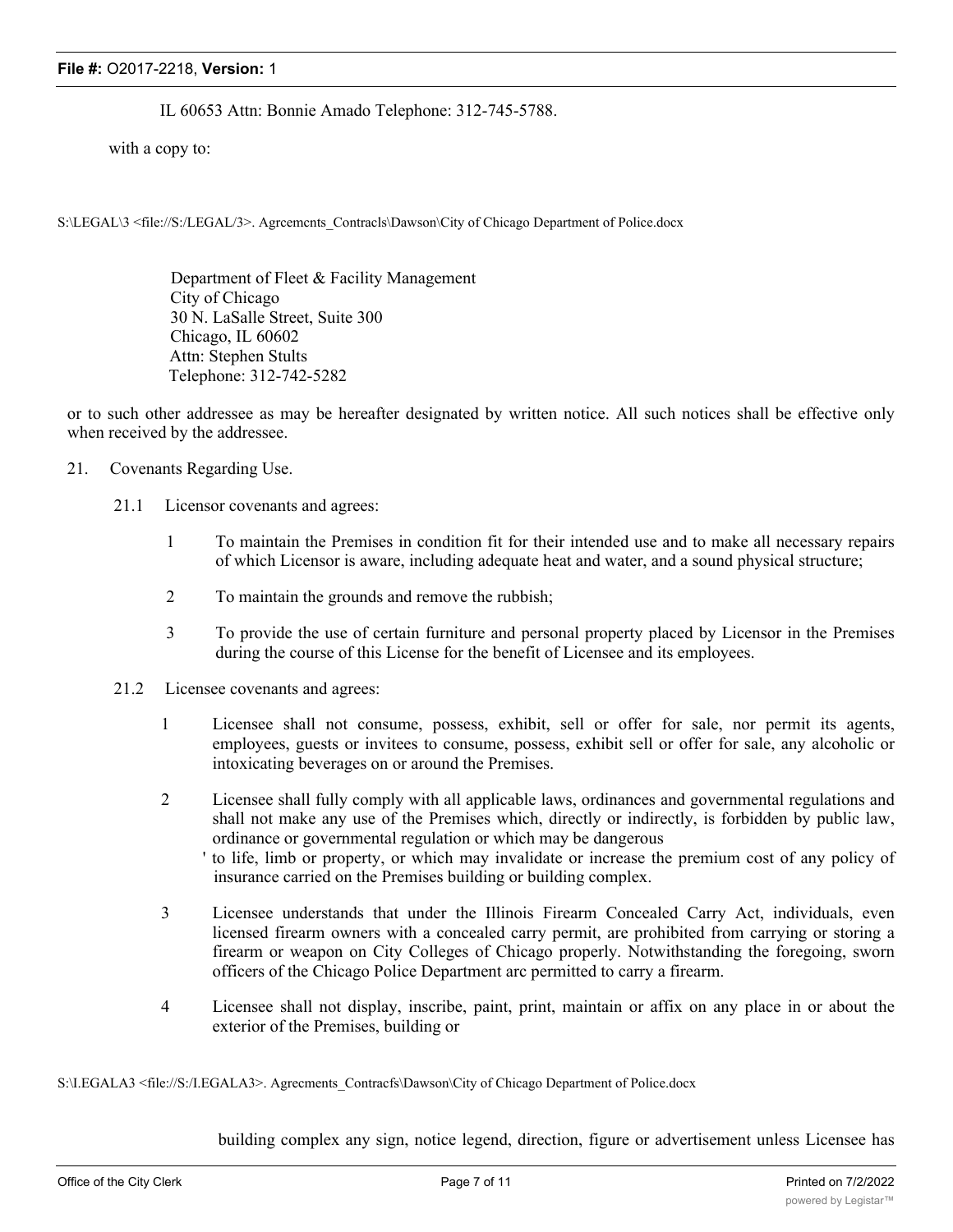in each instance, first obtained the written consent of Licensor, or such person or persons as Licensor may from time to time, designate in writing.

- 5 Licensee shall, at its own cost and expense, procure each and every permit, license, certificate or other authorization and any renewals, extensions or continuances of die same required in connection with the lawful and proper use of the Premises.
- 6 Licensee shall enforce any "No Smoking" rules and regulations applicable to the Premises.
- 7 All property situated in the building or the Premises and belonging to Licensee, its agents, employees or invitees or any occupant of die Premises shall be situated there at the risk of Licensee, and Licensor shall not be liable for any damage, theft, misappropriation or loss of such property.
- 8 Children may not be left unattended and must be supervised at all times while on Board property.
- 22. Independent Contractor. At is mutually agreed and understood that neither party nor their employees, officers, agents or contractors are employees of the other and are not entitled to tax withholding, Workers' Compensation, unemployment compensation, or any employee benefits, statutory or otherwise.
- 23. Access.
	- 1 Licensee shall have, at all times during the terra of this License, a nonexclusive right of ingress and egress to and from the Premises through, over and upon such areas of College complex as may be designated, from time to time, in writing, by College ("Access Area"). The Access Area shall include any office space designated by College. Licensee shall not enter, or permit any of its contractors, agents, employees, guests or invitees to enter areas of the College other tiian die Premises and the Access Area, without, in each instance, first obtaining the prior written consent of the College President or the President's designee. Licensee shall lake all measures necessary to prevent any of its contractors, agents, employees, guests or invitees from entering areas of College building or complex other than Premises and the Access Area.
	- 2 Licensee has the right of reasonable ingress and egress to the Premises and to parking facilities. Nothing in this agreement shall be construed as a guarantee of available parking. Licensor's students, faculty, staff and visitors will have priority to available spaces according to need, increased student enrollment, and the necessary uses of Licensor.

S:\LliGAL\3 <file://S:/LliGAL/3>. Agrcements\_Contracts\Da\vson\City of Chicago Department of Police.docx

- 24 Taxes. Licensee shall be responsible for any and all property taxes or leasehold taxes assessed on this property as a result of this License.
- 25 Compliance -with Law. Licensor is a body politic and corporate, created under the Illinois Public Community College Act (110 ILCS 805/1-1, et seq.). During the Term, Licensee, at its sole expense, shall observe and comply with all federal, state and local laws, rules, ordinances and regulations related to this Agreement, including, but not limited, to die Illinois Public Community College Act and the Rules for the Management & Government of the City Colleges of Chicago with any amendments diereafter as well as the Licensor's respective collective bargaining agreements. Licensee shall also be responsible for compliance with the City Colleges of Chicago Debarment Policy.
- 26 Governing Law: Forum. This License shall be governed by and construed under the laws of the State of Illinois, which shall be the forum for any lawsuits arising under this License or incidental hereto.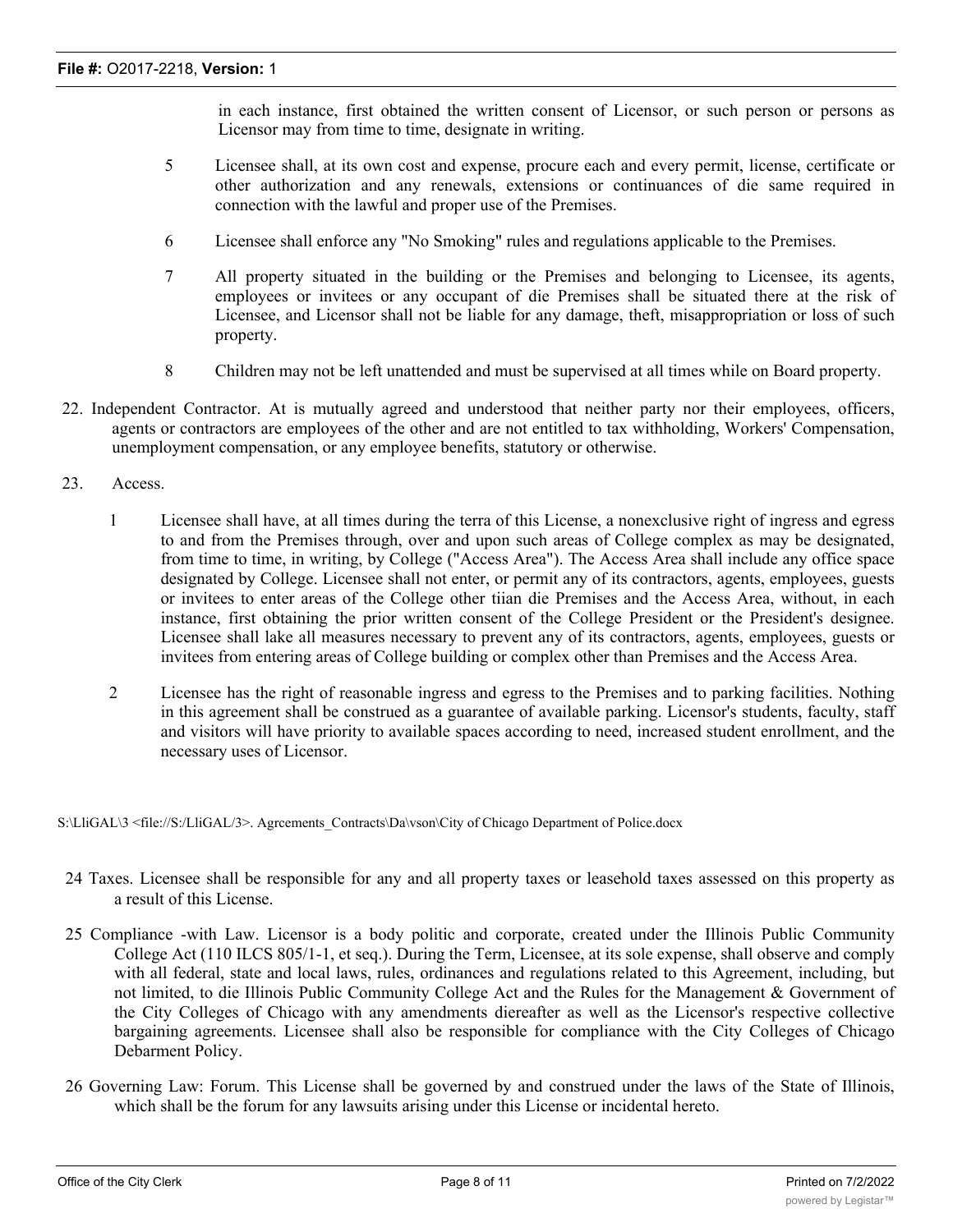SAIJEGALV5. Agreemcnts\_Contracls\Dawson\Cily of Chicago Department of Policc.docx

IN WITNESS WHEREOF, the authorized representative of the parlies have executed this License as of the date written above.

#### LICENSOR

*Board of Trustees of Community College District 508, County of Cook and State of Win/ s ~*

## By:

Arshclc s/cve^ President, Kennedy-King College City of Chicago, an Illinois municipal corporation and home rule unit of government

## By:

DavidjKcynolds / Commissioner, Dcparuncnt of Fleet & Facility Management

APPROVED AS TO LEGAL FORM: Eugene L.^lunin General Counsel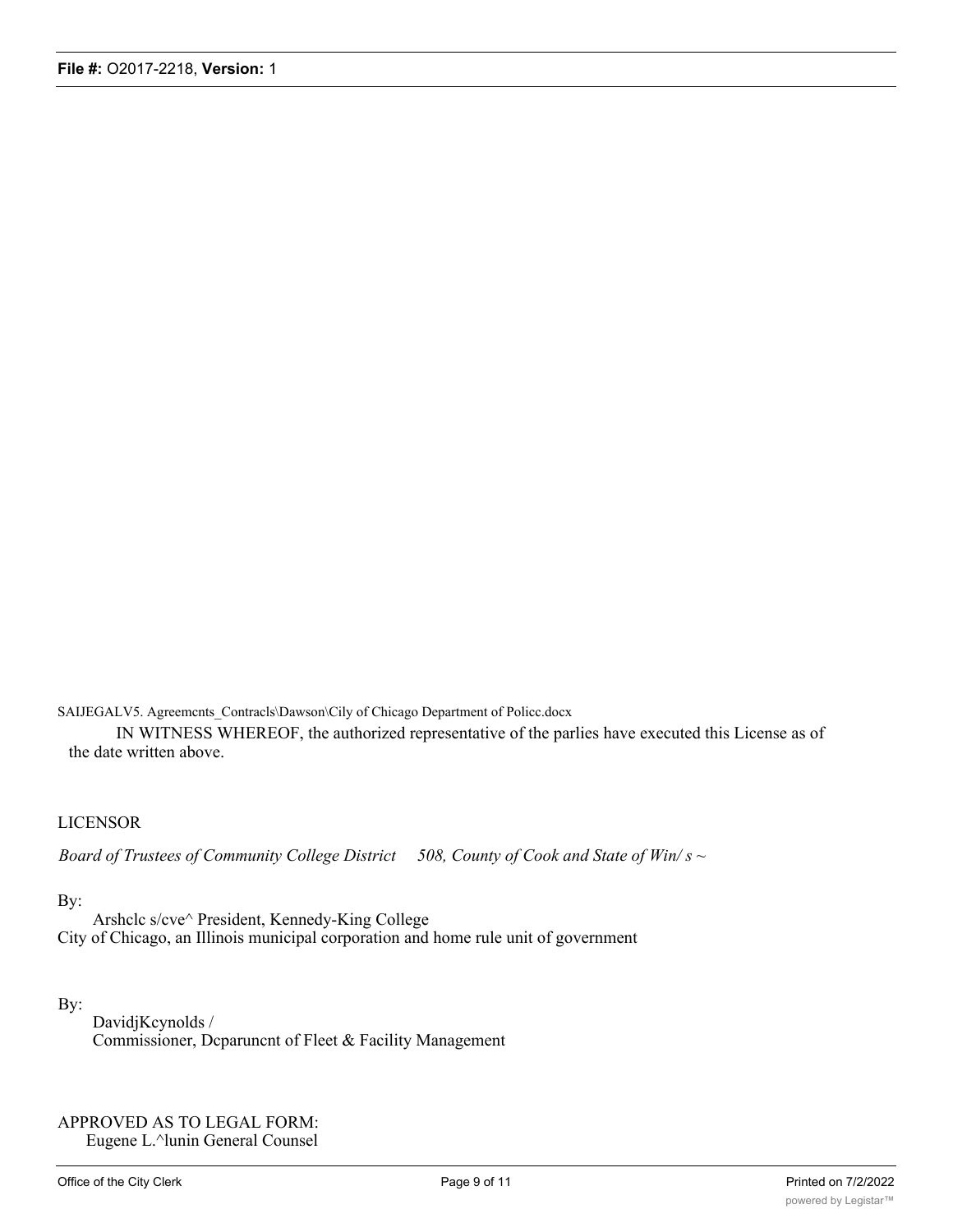# *(ddt>*

## APPROVED AS TO FORM AND LEGALITY:

By: YK^La Lisa Misher

Chief Assistant Corporation Counsel, Department of Law

S:\LEGAIA3 <file://S:/LEGAIA3>. Agi-ceitK:;ts\_CoiUracts\Dawson\Ci;y oi"Chicago Ocpai lineal of 1'oliec.docx ExHiarrA Facilities Use Information Sheet

*Permittee Information: (Fttnc (kx and completely anjw tht foHowlnt]*

3510 S. Michigan Avenue Chicago, IL 60553 Bonnie Amedo (312)745-5768 Bonnie Amado NA Dawson Technical Institute - Rooms 237 & 301 Police Training January 3,2017 - December 22.2017 From: 8:00AM To: 4:00PM

Organization Name Address City. State.Tip Contact Person Telephone number Authorised Signature Name/Title Fax

Number FactHUM Requested Nama/Tttle of Event Datcfc) requested Mondays- Fridays

*Dayfs) of uiefewmpte Mon, rues, efcj Time of day facility wfll be used •* 150 Police Training

*Expected number of attendees Purpose of use (short description)*

Brief description of materials to be distributed by Permittee

Fee to be paid by Permittee Will tee be charged to attendees? fl/je\*  $&$ \*szjj foe tmowiand K-atco tor /#<r;

Explanation for fees charged *Elected Officials and/or Media Presence at Event (tire\*. e'e»w £"w tunes ».kj mm)* Person at Cotloge/Oistilct Office, coordinating event f n

Clict< here to enter test.

City of Chicago - Department of Police